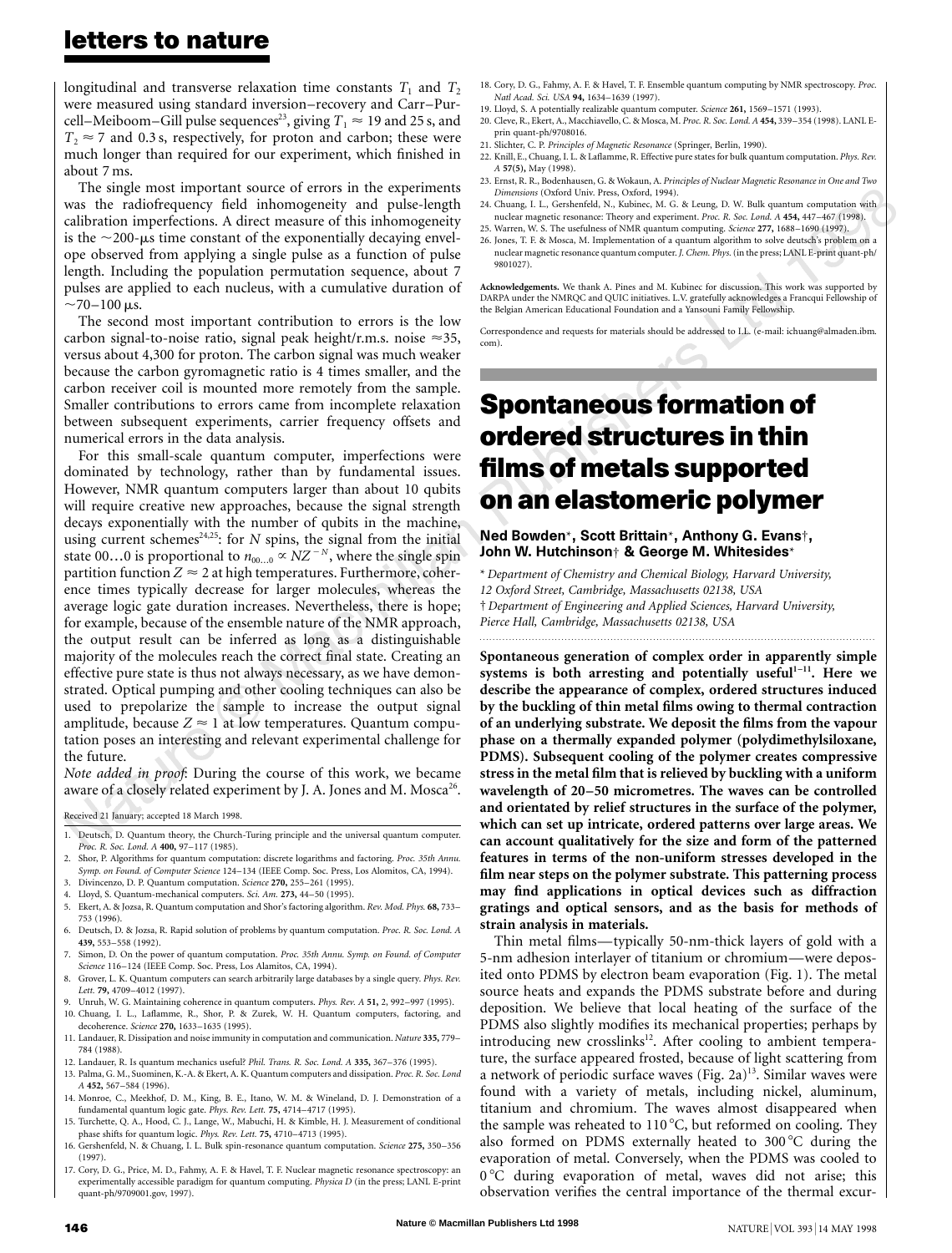sion. The waves had periodicities between 20 and 50  $\mu$ m; their depths, measured from the crest to the trough, ranged from  $1.5 \mu m$  for evaporations performed without external heating, to 3.9  $\mu$ m for evaporations conducted at 300 °C. We propose that these waves result from redistribution, by buckling, of compressive stresses that develop in the surface of the sample on cooling from the evaporator temperature to ambient temperature. These waves are similar to those formed in the wrinkling of skin sheets in sandwich structures $14$ , but different from the waves in bucklingdriven film delamination<sup>15</sup> because the metal films remain attached to the PDMS.

PDMS expanded and contracted isotropically. The waves reformed<br>with dimensions similar to those observed before, but, in general, in<br>patterns ordered only near relief structures in the PDMS. Strong constrained its expansion on one face, the ordering that occurred reflected, in part, this constraint. To allow the PDMS to contract isotropically, we separated the PDMS, which had been coated with gold and which showed a pattern of waves, from the glass slide with a razor blade. The PDMS was placed on a paper tissue, heated until the waves almost disappeared, and then allowed to cool again. The PDMS expanded and contracted isotropically. The waves reformed with dimensions similar to those observed before, but, in general, in ordering occurred on evaporating the metal film onto PDMS having a bas-relief pattern on its surface (Fig. 2b–f); these patterns were created by casting PDMS against a  $2-20 \,\mu m$  thick patterned photoresist layer<sup>16,17</sup>. The pattern of waves made a transition from

On flat, unconstrained PDMS, the waves were disordered, except near an edge. When the PDMS was attached to a glass slide that



Figure 1 Preparation of metal films on PDMS. A thick (1.0  $\times$  2.5  $\times$  6.5 cm) layer of PDMS was allowed to adhere to a thin glass slide and was loaded into an electron beam evaporator; the chamber was evacuated to a pressure of 10<sup>−</sup><sup>6</sup> torr. The electron beam heated the metal sources; this heat also reached the PDMS and caused it to expand. Here we exaggerate the expansion of the PDMS for clarity; in fact it expands by  $<$ 1%. The metals were deposited on the expanded PDMS; a

typical film comprised 50Å of titanium evaporated at 1Ås<sup>−1</sup>, followed by 500Å of gold evaporated at 3Ås<sup>-1</sup>. After the evaporation, the PDMS cooled and contracted; waves formed on the surface. The PDMS was separated from the glass slide with a razor blade, heated to 110 °C, and cooled to ambient temperature. The pattern of waves before and after separation, heating, and cooling were similar.



Figure 2 Optical micrographs showing representative patterns of waves that formed when the metals were evaporated onto warm ( $\sim$ 110 °C) PDMS, and the sample then cooled to room temperature. a, Disordered regions covered flat PDMS far from any steps or edges. **b**, Micrograph showing the transition from disordered waves to waves ordered by rectangular ridges (100  $\mu$ m wide and 10-20  $\mu$ m high; separated by 300  $\mu$ m). c, A flat, waveless region of gold near an edge in the PDMS gradually became a system of waves ordered by the rectangular ridges (100  $\mu$ m wide and 10-20  $\mu$ m high; separated by 800  $\mu$ m). **d**, **e**, Flat squares

(300  $\mu$ m on each side) and circles (150  $\mu$ m in radius) elevated by 10-20  $\mu$ m relative to the surface showed no buckling on the plateaux, but ordered patterns of waves on the recessed regions between them.  $f$ , Rectangular ridges (100  $\mu$ m wide and 10-20  $\mu$ m high; separated by 100  $\mu$ m) aligned the waves parallel to the direction of the raised portions of the PDMS. These pictures are representative of the patterns that form over the whole surface area for each sample (up to 25 cm<sup>2</sup>). The PDMS was coated with 5 nm of titanium or chromium and 50 nm of gold.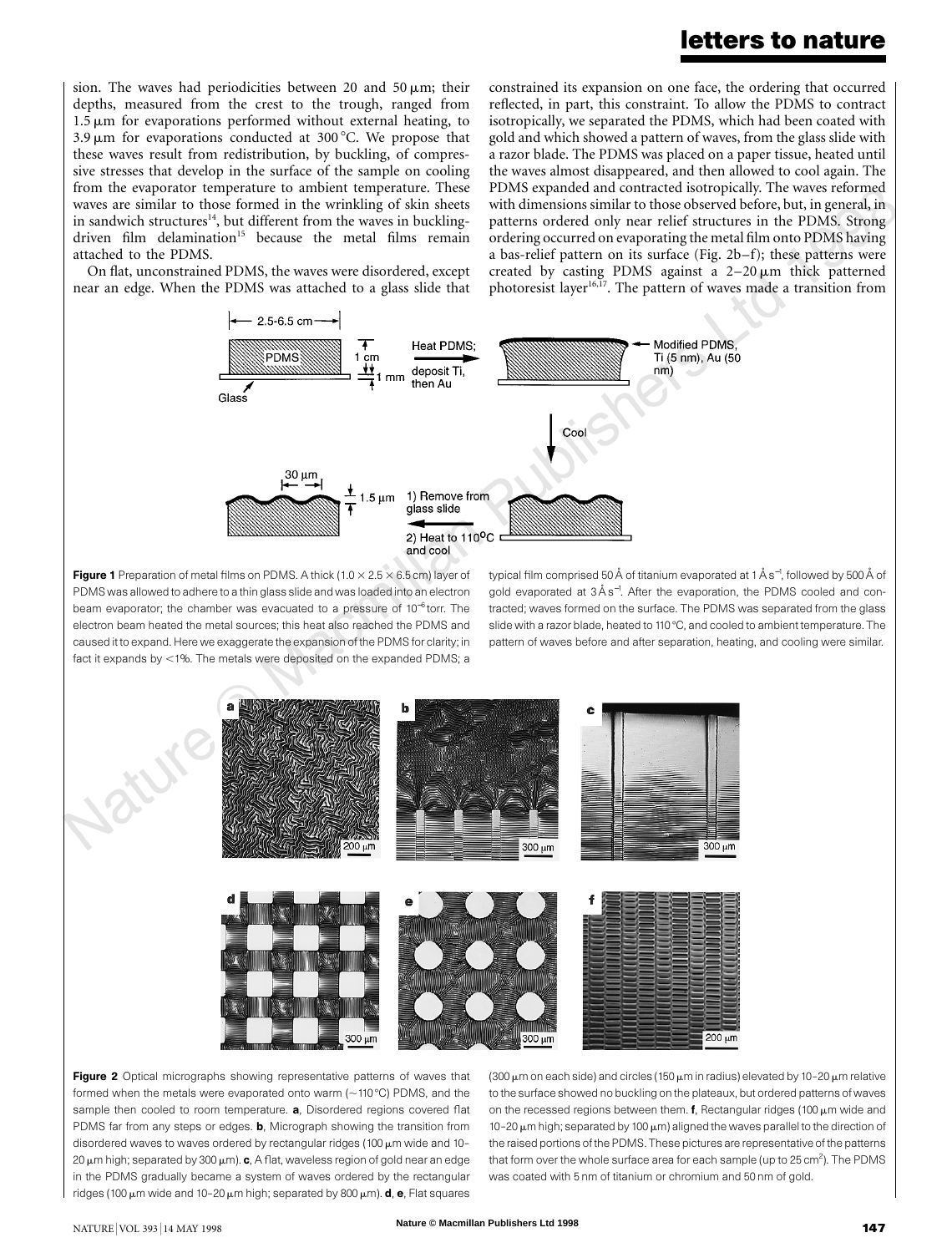disordered (Fig. 2a) to ordered (Fig. 2b–f) when located within  $200-600 \,\mu m$  of a step or edge.

We have developed a model that relates the spatially non-uniform stresses in a metal film on patterned PDMS to the wave patterns. This model correctly estimates the circumstances in which waves initiate, as well as their orientation and wavelength. We describe this model for two systems: (1) a single thin, stiff surface film on a thick, homogeneous compliant substrate, representing Au on PDMS, and (2) a multilayer film, representing Au on PDMS having a surface layer with modified properties (Fig. 3).

If the PDMS were perfectly smooth and the film unbuckled, then at temperatures *T* below the deposition temperature  $T<sub>D</sub>$ , the film would be in a state of uniform, equi-biaxial compressive stress  $\sigma$ <sub>o</sub>(Pa) given by equation (1) (ref. 18):

$$
\sigma_{\rm o} = \frac{E_{\rm m}(\alpha_{\rm p} - \alpha_{\rm m})(T_{\rm D} - T)}{(1 - \nu_{\rm m})} \tag{1}
$$

Here the subscripts m and p refer to the metal film and PDMS, respectively,  $\nu$  (unitless) is the Poisson's ratio,  $\alpha$  (°C<sup>-1</sup>) is the coefficient of thermal expansion, and *E* (Pa) is the Young's modulus. The parameters for gold and PDMS are:  $E_m = 82 \text{ GPa}$ ,  $E_p = 20 \text{ MPa}$ ,  $v_m = 0.33$  and  $v_p = 0.48$ . The equi-biaxial compressive film stress arises from the considerable mismatch of the coefficients of thermal expansion of the PDMS and the film  $(\alpha_{\rm p} \approx 20\alpha_{\rm m}).$ 

As the temperature drops and the compressive stresses in the film increase, buckling starts where the maximum principal compressive stress attains the critical value,  $\sigma_{\text{crit}}$  (Pa; equation (2))<sup>14</sup>. The associated sinusoidal wave pattern, aligned perpendicular to the direction of maximum compression, has wavelength *L* (m) given by equation  $(3)^{14}$ . Here *t* (m) is the film thickness.

$$
\sigma_{\rm crit} \approx 0.52 \left( \frac{E_{\rm m}}{(1 - \nu_{\rm m}^2)} \right)^{1/3} \left( \frac{E_{\rm p}}{(1 - \nu_{\rm p}^2)} \right)^{2/3} \tag{2}
$$

$$
L \approx 4.36t \left(\frac{E_{\rm m}(1-\nu_{\rm p}^2)}{E_{\rm p}(1-\nu_{\rm m}^2)}\right)^{1/3} \approx 4.4t \left(\frac{E_{\rm m}}{E_{\rm p}}\right)^{1/3} \approx 61t
$$
 (3)

Because the film is stiffrelative to the PDMS, the wavelength is many times the film thickness. Equation (3) yields an estimate:  $L \sim 3.4 \,\mu$ m. As the observed value of *L* is approximately nine times larger than this estimate, we conclude that this model is oversimplified. In practice, we believe that the heating occurring during the metal



Figure 3 How the wavelength changes with a modified layer of PDMS at the surface. We assume that a uniform, modified layer of PDMS of thickness  $t_1$  and Young's modulus  $E_1$  exists between the gold of thickness *t* and PDMS. The wavelength increases as the thickness of the modified layer of PDMS is increased relative to the thickness of the gold film, and as the ratio  $E_1/E_\mathrm{p}$  is increased

times that of the Au) with a plausible Young's modulus  $(E_1 \approx 80 \text{ MPa} \approx 4E_p)$  increases the wavelength by a factor of 7, in satisfactory agreement with the experimental result. Uncertainty deposition also modifies the top surface of the PDMS (plausibly by thermal crosslinking), generates compressive stress, and alters its Young's modulus, perhaps to a depth of the order of  $1 \mu m$ . This modification creates a multilayered film with an effective bending stiffness larger than that of the thin metal film, and increases the wavelength (Fig. 3). A modified PDMS layer of thickness  $2 \mu m$  (40) times that of the Au) with a plausible Young's modulus satisfactory agreement with the experimental result. Uncertainty with respect to the properties and structure of the modified PDMS layer makes it difficult to provide a more quantitative comparison.

In an equi-biaxial state of stress, there is neither a preferred orientation for the waves, nor a reason for the waves to form systematic patterns. When steps are present, however, the stress in



Figure 4 Ordering of waves on a surface of PDMS patterned in a bas-relief structure. a, We assume that in-plane displacement normal to the line of a step in the PDMS (2-20  $\mu$ m high) relieves the compressive stress in the metal film; that is,  $\sigma_x = 0$  at the step. The graph shows  $\sigma_x$  and  $\sigma_y$  as a function of *x* at a step in the PDMS (from equations (4a) and (4b)). The variation in  $\sigma_V$  as a function of *x* is due to a Poisson effect where the stress in the *y*-direction is partially relieved by expansion of the metal film into the *x*-direction. b, The surface of the PDMS was patterned into regions 100- $\mu$ m wide that were raised by 10-20 $\mu$ m and separated by  $500 \mu m$ ; 5 nm of titanium and  $50 \text{ nm}$  of gold were deposited on this surface. c, The stress in the system followed equations (6a) and (6b). The pattern of waves in Fig. 2c follows the distribution of stress predicted by equations (6a) and (6b). d, An optical micrograph picture of the PDMS surface after buckling. The waves are aligned perpendicular to the steps and in the direction of the greater stress.